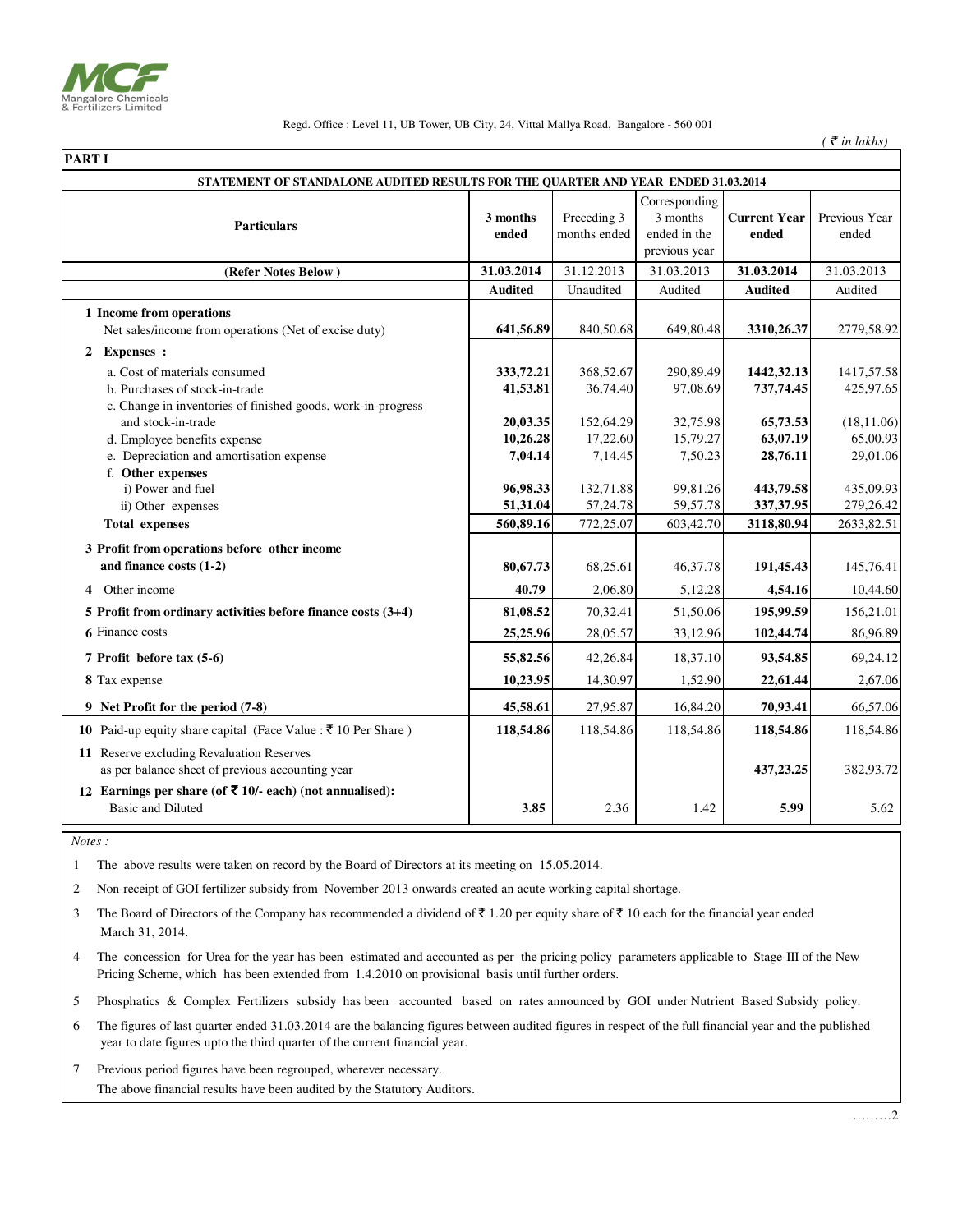

Page 2

|                                                                     | <b>PART II</b>                                                                                                                                                                                                                             |                     |                             |                                           |                              |                         |  |
|---------------------------------------------------------------------|--------------------------------------------------------------------------------------------------------------------------------------------------------------------------------------------------------------------------------------------|---------------------|-----------------------------|-------------------------------------------|------------------------------|-------------------------|--|
| <b>SELECT INFORMATION FOR THE QUARTER AND YEAR ENDED 31.03.2014</b> |                                                                                                                                                                                                                                            |                     |                             |                                           |                              |                         |  |
|                                                                     | <b>Particulars</b>                                                                                                                                                                                                                         | 3 months<br>ended   | Preceding 3<br>months ended | Corresponding<br>3 months<br>ended in the | <b>Current Year</b><br>ended | Previous Year<br>ended  |  |
|                                                                     |                                                                                                                                                                                                                                            |                     |                             | previous year                             |                              |                         |  |
|                                                                     |                                                                                                                                                                                                                                            | 31.03.2014          | 31.12.2013                  | 31.03.2013                                | 31.03.2014                   | 31.03.2013              |  |
| A<br>1                                                              | <b>PARTICULARS OF SHAREHOLDING</b><br>Public shareholding<br>- Number of shares<br>- Percentage of shareholding                                                                                                                            | 92,472,254<br>78.02 | 92,466,104<br>78.02         | 92,438,375<br>78.00                       | 92,472,254<br>78.02          | 9, 24, 38, 375<br>78.00 |  |
| $\mathbf{2}$                                                        | Promoters and Promoter Group Shareholding<br>a) Pledged / Encumbered<br>- Number of shares<br>- Percentage of shares (as a $%$ of the total<br>shareholding of promoter and promoter group)<br>- Percentage of shares (as a % of the total | 13,753,881<br>52.81 | 13,753,881<br>52.80         | 14.961.610<br>57.38                       | 13,753,881<br>52.81          | 14,961,610<br>57.38     |  |
|                                                                     | share capital of the company)                                                                                                                                                                                                              | 11.61               | 11.61                       | 12.62                                     | 11.61                        | 12.62                   |  |
|                                                                     | b) Non-encumbered<br>- Number of shares<br>- Percentage of shares (as a % of the total                                                                                                                                                     | 12,289,015          | 12,295,165                  | 11,115,165                                | 12,289,015                   | 11,115,165              |  |
|                                                                     | shareholding of Promoter and Promoter group)<br>- Percentage of shares (as a % of the total<br>share capital of the company)                                                                                                               | 47.19<br>10.37      | 47.20<br>10.37              | 42.62<br>9.38                             | 47.19<br>10.37               | 42.62<br>9.38           |  |

|   | <b>Particulars</b>                             |             |
|---|------------------------------------------------|-------------|
| B | <b>INVESTOR COMPLAINTS</b>                     |             |
|   | Pending at the beginning of the quarter        | Nil         |
|   | Received during the quarter                    | 9           |
|   | Disposed off during the quarter                | $\mathbf Q$ |
|   | Remaining unresolved at the end of the quarter | Nil         |
|   |                                                |             |